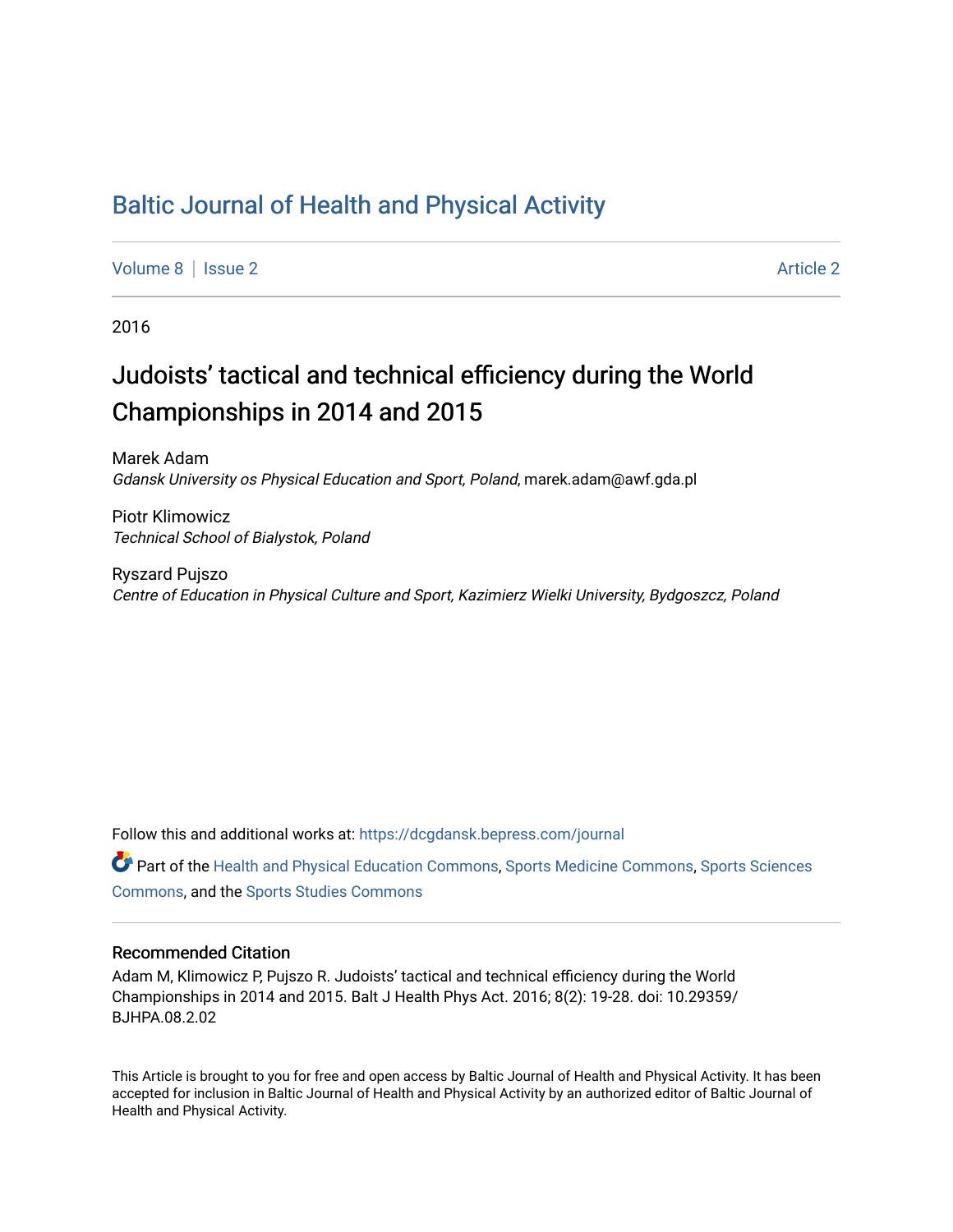**Authors' Contribution:**

- **A** Study Design
- **B** Data Collection
- **C** Statistical Analysis **D** Data Interpretation
- **E** Manuscript Preparation
- **F** Literature Search
- **G** Funds Collection

# **Judoists' tactical and technical efficiency during the World Championships in 2014 and 2015**

#### **Marek Adam1 ABCDEFG, Piotr Klimowicz2 ABCDEFG, Ryszard Pujszo3 ABCDEFG**

- <sup>1</sup> Gdansk University os Physical Education and Sport, Poland
- 2 Technical School of Bialystok, Poland
- <sup>3</sup> Centre of Education in Physical Culture and Sport, Kazimierz Wielki University, Bydgoszcz, Poland

| abstract           |                                                                                                                                                                                                                                                                                                        |  |  |  |
|--------------------|--------------------------------------------------------------------------------------------------------------------------------------------------------------------------------------------------------------------------------------------------------------------------------------------------------|--|--|--|
| <b>Background</b>  | The paper presents an analysis the technical-tactical preparation of judoists competing in<br>men's individual World Championships in 2014 and 2015. These tournaments were held in<br>accordance with the new provisions which will also apply during the Olympic Games in Rio<br>de Janeiro in 2016. |  |  |  |
| Material/Methods   | A classification was made of the national teams prevailing in these competitions. The ana-<br>lysis of technical-tactical preparation was based on efficiently performed attacks, for the<br>execution of which athletes received judges' points.                                                      |  |  |  |
| <b>Results</b>     | The registered attacks allowed for an evaluation of the efficiency of particular groups of<br>throws and holds used in a judo fight and for a classification of techniques that prevailed<br>during these competitions.                                                                                |  |  |  |
| <b>Conclusions</b> | The collected material allows predicting the efficiency of judoists' technical-tactical prepa-<br>ration during subsequent tournaments and adjusting individual training programs adapt-<br>ing them to the current requirements and regulations of sports combat.                                     |  |  |  |
| Key words          | combat sports, groups of techniques, dominant attacks                                                                                                                                                                                                                                                  |  |  |  |

| article details              |                                                                                                                                                                                                                                                                                                                                                                                                                                                                                                                                                                                                                                                                                                                                                                                                      |  |  |  |
|------------------------------|------------------------------------------------------------------------------------------------------------------------------------------------------------------------------------------------------------------------------------------------------------------------------------------------------------------------------------------------------------------------------------------------------------------------------------------------------------------------------------------------------------------------------------------------------------------------------------------------------------------------------------------------------------------------------------------------------------------------------------------------------------------------------------------------------|--|--|--|
| <b>Article statistics</b>    | Word count: 2,518; Tables: 2; Figures: 4; References: 27                                                                                                                                                                                                                                                                                                                                                                                                                                                                                                                                                                                                                                                                                                                                             |  |  |  |
|                              | Received: February 2016; Accepted: April 2016; Published: June 2016                                                                                                                                                                                                                                                                                                                                                                                                                                                                                                                                                                                                                                                                                                                                  |  |  |  |
| <b>Full-text PDF:</b>        | http://www.balticsportscience.com                                                                                                                                                                                                                                                                                                                                                                                                                                                                                                                                                                                                                                                                                                                                                                    |  |  |  |
| Copyright                    | © Gdansk University of Physical Education and Sport, Poland                                                                                                                                                                                                                                                                                                                                                                                                                                                                                                                                                                                                                                                                                                                                          |  |  |  |
| Indexation:                  | AGRO, Celdes, CNKI Scholar (China National Knowledge Infrastructure), CNPIEC, De Gruyter - IBR (International<br>Bibliography of Reviews of Scholarly Literature in the Humanities and Social Sciences), De Gruyter - IBZ<br>(International Bibliography of Periodical Literature in the Humanities and Social Sciences), DOAJ, EBSCO - Central<br>& Eastern European Academic Source, EBSCO - SPORTDiscus, EBSCO Discovery Service, Google Scholar, Index<br>Copernicus, J-Gate, Naviga (Softweco, Primo Central (ExLibris), ProQuest - Family Health, ProQuest - Health &<br>Medical Complete, ProQuest - Illustrata: Health Sciences, ProQuest - Nursing & Allied Health Source, Summon<br>(Serials Solutions/ProQuest, TDOne (TDNet), Ulrich's Periodicals Directory/ulrichsweb, WorldCat (OCLC) |  |  |  |
| <b>Funding:</b>              | This research received no specific grant from any funding agency in the public, commercial, or not-for-profit<br>sectors.                                                                                                                                                                                                                                                                                                                                                                                                                                                                                                                                                                                                                                                                            |  |  |  |
| <b>Conflict of interest:</b> | Authors have declared that no competing interest exists.                                                                                                                                                                                                                                                                                                                                                                                                                                                                                                                                                                                                                                                                                                                                             |  |  |  |
| <b>Corresponding author:</b> | Prof. nadzw. dr hab. Marek Adam; Gdansk University of Physical Education and Sport, Dep. of Combat Sports<br>80-336 Gdańsk, Poland, str. K. Górskiego 1; Phone: +4858 554-71-72, e-mail: awfadammarek@wp.pl                                                                                                                                                                                                                                                                                                                                                                                                                                                                                                                                                                                          |  |  |  |
| <b>Open Access License:</b>  | This is an open access article distributed under the terms of the Creative Commons Attribution-Non-commercial<br>4.0 International (http://creativecommons.org/licenses/by-nc/4.0/), which permits use, distribution, and<br>reproduction in any medium, provided the original work is properly cited, the use is non-commercial and is<br>otherwise in compliance with the license.                                                                                                                                                                                                                                                                                                                                                                                                                 |  |  |  |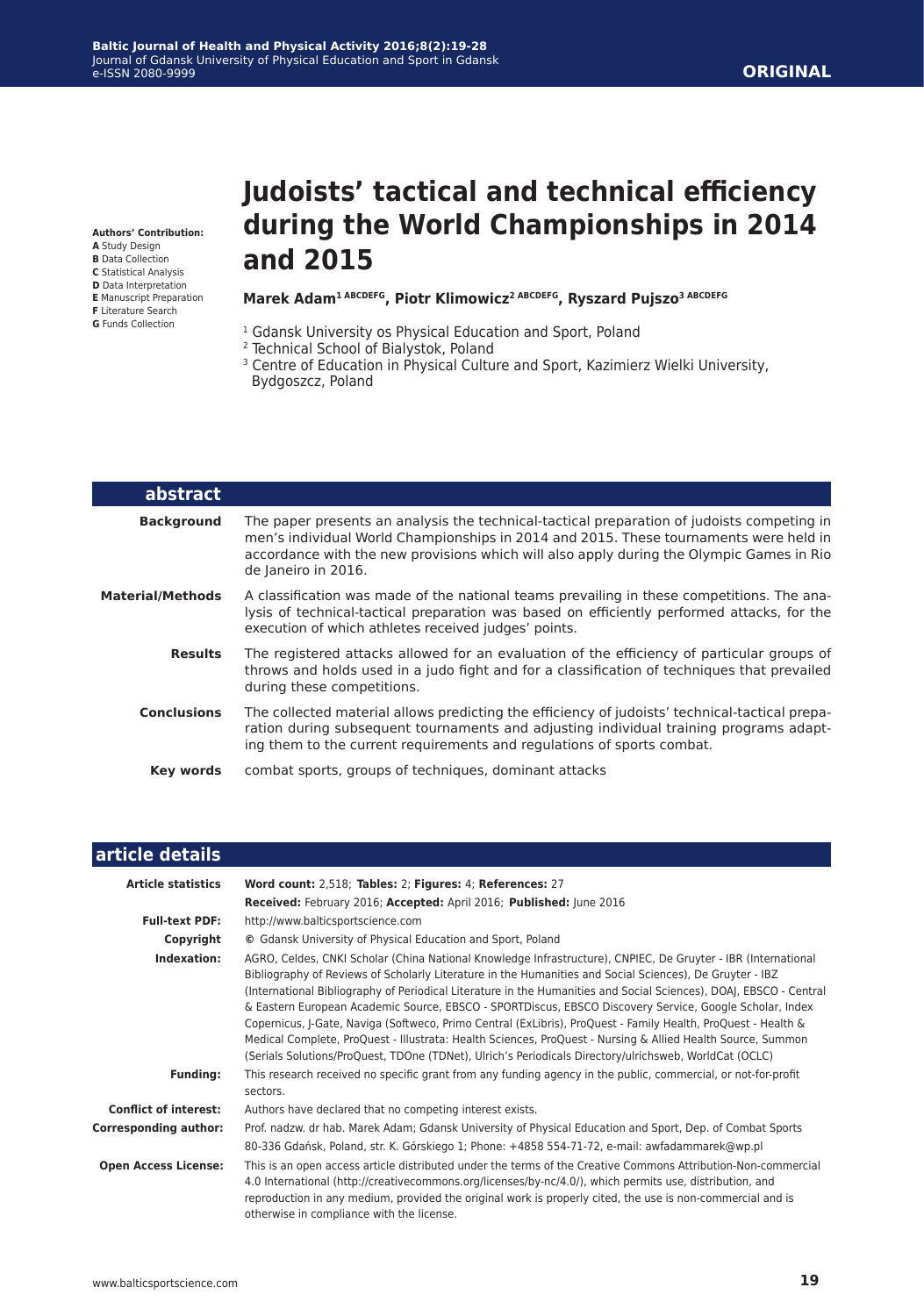## **introduction**

The growing interest in and the number of participants in judo competitions necessitates searching for factors that may determine an increase in its efficiency. Registering and analysing the World Championships and the Olympic Games in judo allow determining the most efficient elements of judoists' technical and tactical preparation which influence their success during sports competitions [1, 2, 3]. Changing rules of competition require an objective assessment of the current elements of this preparation [4, 5, 6]. The World Judo Championships held in 2014 and 2015 were important qualifiers for the Olympic Games in Rio de Janeiro in 2016. The tournaments were held in accordance with the new sports and refereeing rules that will also be in force during the upcoming Olympics. The athletes' individual successes during these Championships will put them in the role of favourites also during the Olympic competition. The dominant teams at the World Championships in 2014 and 2015 are also expected to be successful during the Olympic Games in Rio de Janeiro in 2016. Groups of techniques that judoists performed the most efficiently during the World Championships in 2014 and 2015, and the techniques that dominated then, should define the efficient attacks during the upcoming Olympic Games.

The aim of the paper was to define the prevailing judo techniques and to evaluate the efficiency of the applied groups of throws and holds after the introduction of the new rules of sports competition.

### **material and method**

The research material consisted of video recording of1,092 efficient attacks with a total of 8,115 points, registered during 846 fights at the World Championship in Chelyabinsk (RUS) between 25-30 Aug. 2014 and at the World Championships in Astana (KAZ) between 24-29 Aug. 2015. The analysis included only men's individual competitions in which 812 judoists' from 130 national teams participated. An attack was rendered efficient if it was assessed by the judge as: *ippon* – 10 points, *waza ari* – 7 points or *yuko* – 5 points [7]. The classification of techniques was based on the Kodokan Judo [8]. While registering the techniques, it was assumed that a throw defined by the Kodokan Judo [9, p.23] as *seoi otoshi* would be analysed in the paper as *seoi nage* [11, p.88,100]. In identifying throwing and grappling techniques, a use was made of materials prepared by professionals and outstanding judoists which describe ways to execute attacks using these techniques [10, 11, 12, 13, 14, 15, 16].

The spelling and naming was adopted according to the Kodokan Judo Japanese-English dictionary [17]. Registration of fights was made using standard video and audio means, and then the efficient elements were recorded with a graphic method [18].

The classification of places taken by the leading teams was drawn up having regard to the three criteria determining their order, according to the adopted formula:

#### $k = k1 + k2 + k3$

where: k – classification of the national team based on individual athletes' achievements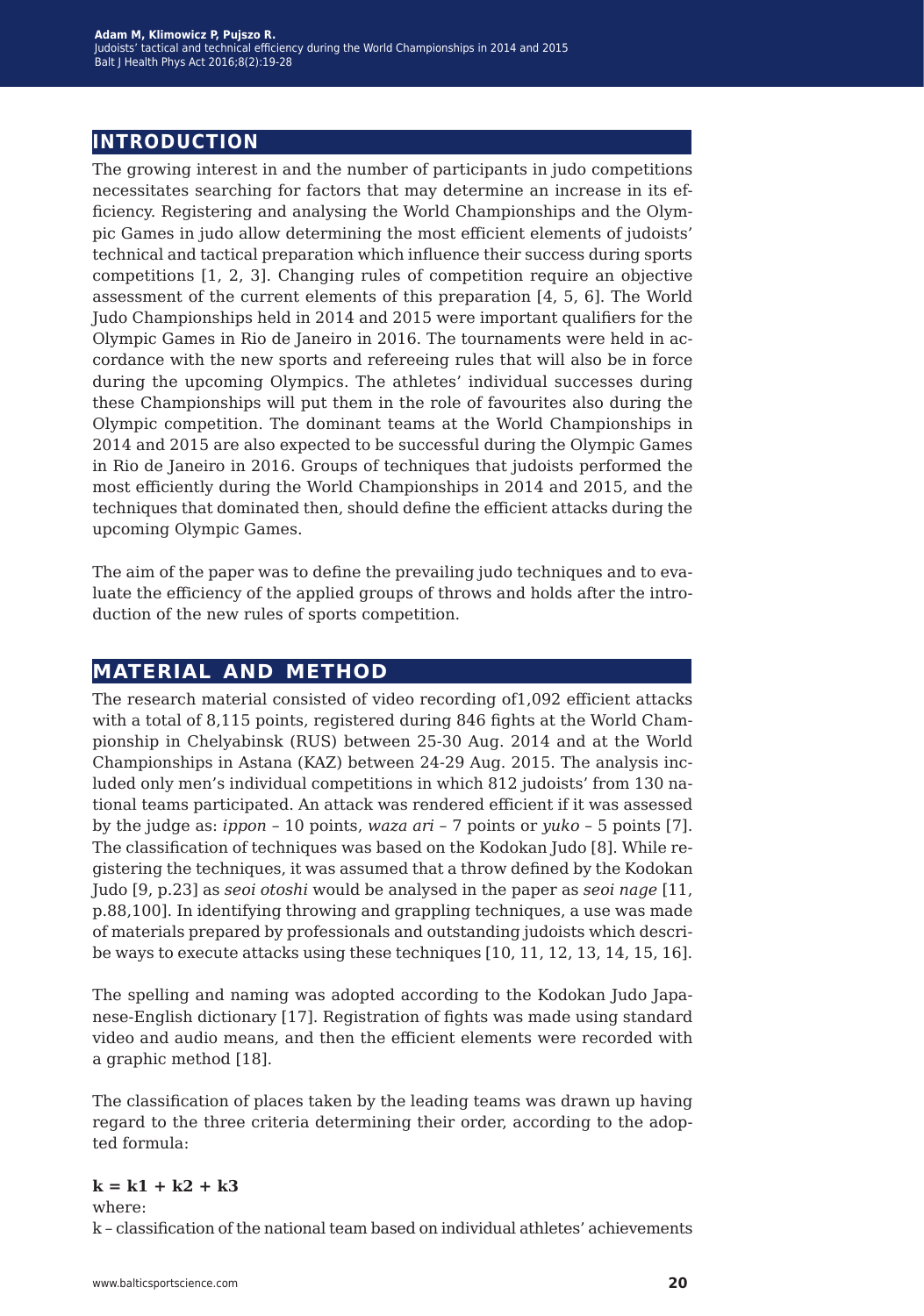k1 –classification of medals

k2 –classification of points, in which the sum of points determined the order of places  $(1^{st}$  place – 9 points,  $2^{nd}$  place – 5 points,  $3<sup>rd</sup>$  place – 3 points,  $4<sup>th</sup>$  place – 2 points and  $5<sup>th</sup>$  place – 1 point)

k3 – classification specifying the mean number of points per one representative

The order of prevailing judo techniques was defined by three criteria, as determined by the formula:

#### $K = K1 + K2 + K3$

where:

K – classification of dominant judo techniques during the competition K1 – classification of techniques based on the number of scored *ippon* assessments K2 – classification of techniques based on the number of efficient attacks (given a score by a judge)

K3 – classification of techniques based on points awarded for efficiently executed techniques

The efficiency of attacks index (Ea) was determined on the basis of the following formula:

 $Ea = (n x I + n x W + n x Y) /N$ 

where:

Ea – efficiency of attacks index n – the number of attacks: I – assessed as *ippon* (10 pts.), W – assessed as *waza ari* (7 pts.), Y – assessed as *yuko* (5 pts). N – the number of analysed bouts

## **results**

During the World Championships in 2014 and 2015 representatives of Japan dominated in all criteria of individual achievements: in the classification of medals  $- k1$ , in the classification of points  $- k2$ , and in the mean number of points per one representative – k3. Further places were taken by representatives of France and Korea and the representatives of Russia, who had a low place in the classification of medals (k1), while in the other qualifying criteria (k2 and k3), they were only behind Japanese athletes (Tab. 1).

The competitors used throwing techniques more than three times more efficiently (*nage waza* – 77%) than holds (*katame waza* – 23%) – Fig. 1. Also in the group of throws athletes executed throws from a standing position (*tachi waza –* 76%): foot throws (*ashi waza* – 36%), hand throws (*te waza* – 29%) and hip throws (*koshi waza* – 11%) three times more efficiently than "sacrifice" throws with a tactical fall (*sutemi waza* – 24%), such as: side sacrifice (*yoko sutemi waza* – 14%) and back sacrifice (*ma sutemi waza* – 10%) – Fig. 2. In the group of holds, athletes most efficiently performed pinning techniques (*osaekomi waza* – 65%) and then, with similar efficiency, joint lock techniques (*kansetsu waza* – 18%) and chokes (*shime waza* – 17%) – Fig. 3.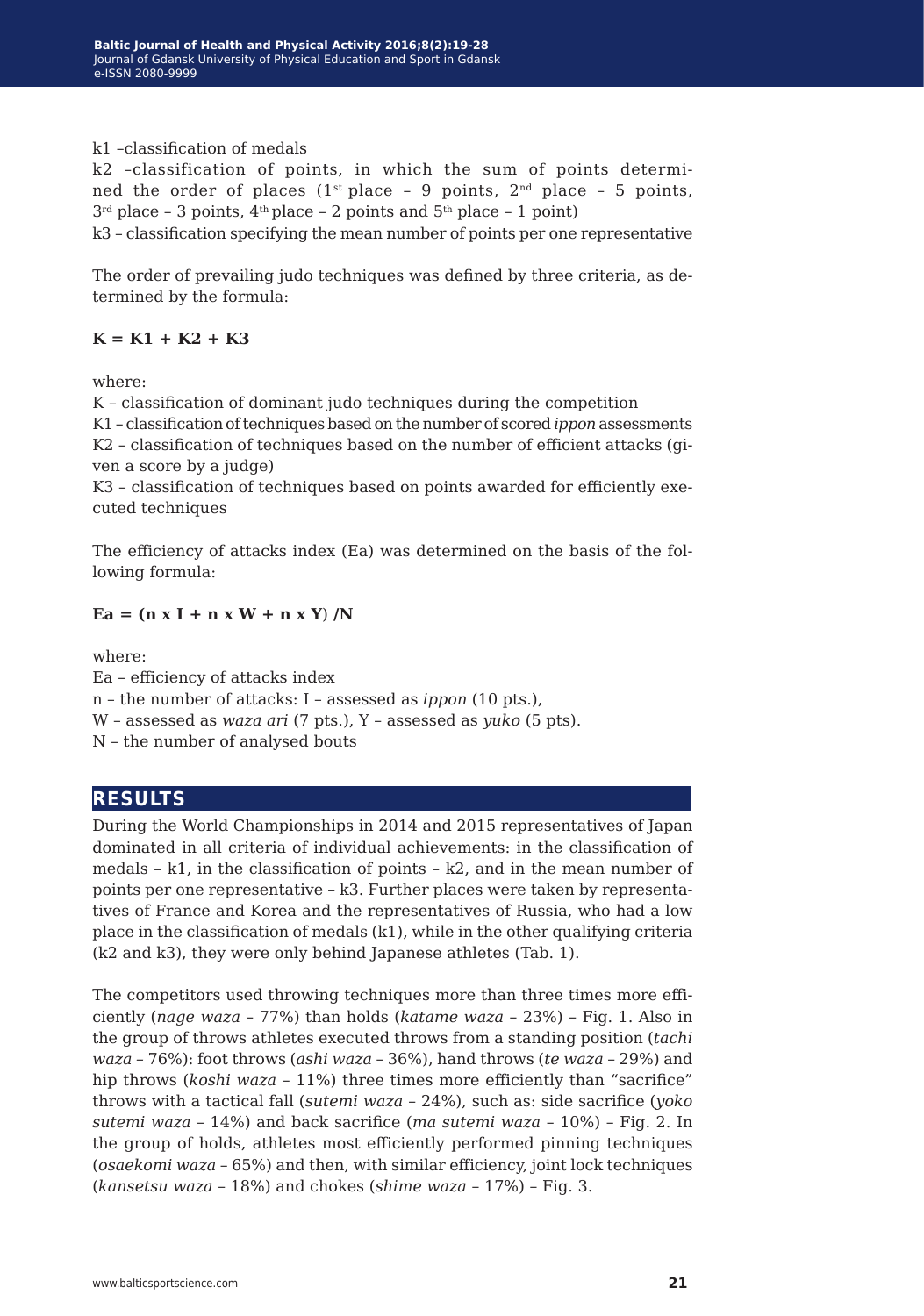While assessing all groups of judo techniques efficiently used by athletes with a use of the efficiency of attack index "Ea", it was found that the most efficient attacks were throws from the group of foot techniques (*ashi waza* – Ea  $= 2.629$ ) and hand techniques (*te waza*  $-$  Ea  $= 2.178$ ), next pinning techniques (*osaekomi waza* – Ea = 1.407) and throws from the group of side sacrifice (*yoko sutemi waza –* Ea =  $1.054$ ). In terms of the efficiency of attack, the next group of techniques were hip throws (*koshi waza*– Ea=0.810) and back sacrifice throws (*ma sutemi waza* – Ea = 0.734). The lowest values of this index were obtained in groups of holds, such as joint locks (*kansetsu waza* – Ea = 0.402) and chokes (*shime waza* – Ea = 0.378) – Fig. 4.

During the analysed World Championships, athletes skilfully and efficiently used sixty-one techniques (including 47 throws and 14 holds) classified by the Kodokan Judo [2, 3]. Thirty dominant techniques registered during these competitions are presented in Table 2. The first criterion (K1) allowed classifying the techniques that most frequently endeda bout before the regular time (assessed as *ippon*). They included: modified scarf hold (*kuzure kesa gatame*), inner thigh reaping throw (*uchimata*), cross armlock (*ude hishigi juji gatame*), shoulder throw (*seoi nage*), sliding collar strangle (*okuri eri jime*), etc. In contrast, the frequency of efficiently executed attacks, as well as their point values (K2, K3), indicted the dominance of such techniques as: shoulder throw (*seoi nage*), inner thigh reaping throw (*uchimata*), modified scarf hold (*kuzure kesa gatame*), one-armed shoulder throw (*ippon seoi nage*), small inner reap (*kouchi gari*), etc. Taking into account all three criteria of efficiently executed attacks (K1, K2, K3), the sequence of techniques that dominated during the analysed World Championships was defined, and these were: inner thigh reaping throw (*uchimata*), shoulder throw (*seoi nage*), modified scarf hold (*kuzure kesa gatame*), small inner reap (*kouchi gari*), one-armed shoulder throw (*ippon seoi nage*), etc. – Tab. 2.

| k              | National team                  | k1 | k <sub>2</sub> | k3 |
|----------------|--------------------------------|----|----------------|----|
| 1              | Japan                          |    |                |    |
| $\overline{2}$ | France                         | 2  | 3              | 4  |
| 3              | Korea                          | 3  | 4              | 3  |
| 4              | Russia                         | 9  | 2              | 2  |
| 5              | Georgia                        | 5  | 5              | 5  |
| 6              | Kazakhstan                     | 4  | 6              | 8  |
|                | Mongolia                       | 5  | 7              | 10 |
| 8              | Greece                         |    | 10             | 6  |
| 9              | the Czech Republic             | 7  | 9              | 11 |
| 10             | Germany                        | 10 | 8              | 12 |
| 11             | North Korea                    | 12 | 13             | 9  |
| 12             | <b>United Arab</b><br>Emirates | 15 | 13             | 6  |
| 13             | Canada                         | 11 | 11             | 13 |
| 14             | <b>Brazil</b>                  | 15 | 11             | 14 |
| 15             | Cuba                           | 12 | 16             | 15 |
| 16             | Ukraine                        | 15 | 13             | 18 |
| 17             | Hungary                        | 12 | 16             | 19 |
| 18             | Israel                         | 18 | 18             | 16 |
| 19             | Belgium                        | 18 | 20             | 17 |
| 20             | Uzbekistan                     | 18 | 18             | 20 |

Table 1. Men's judo teams dominant during the World Championships in 2014 and 2015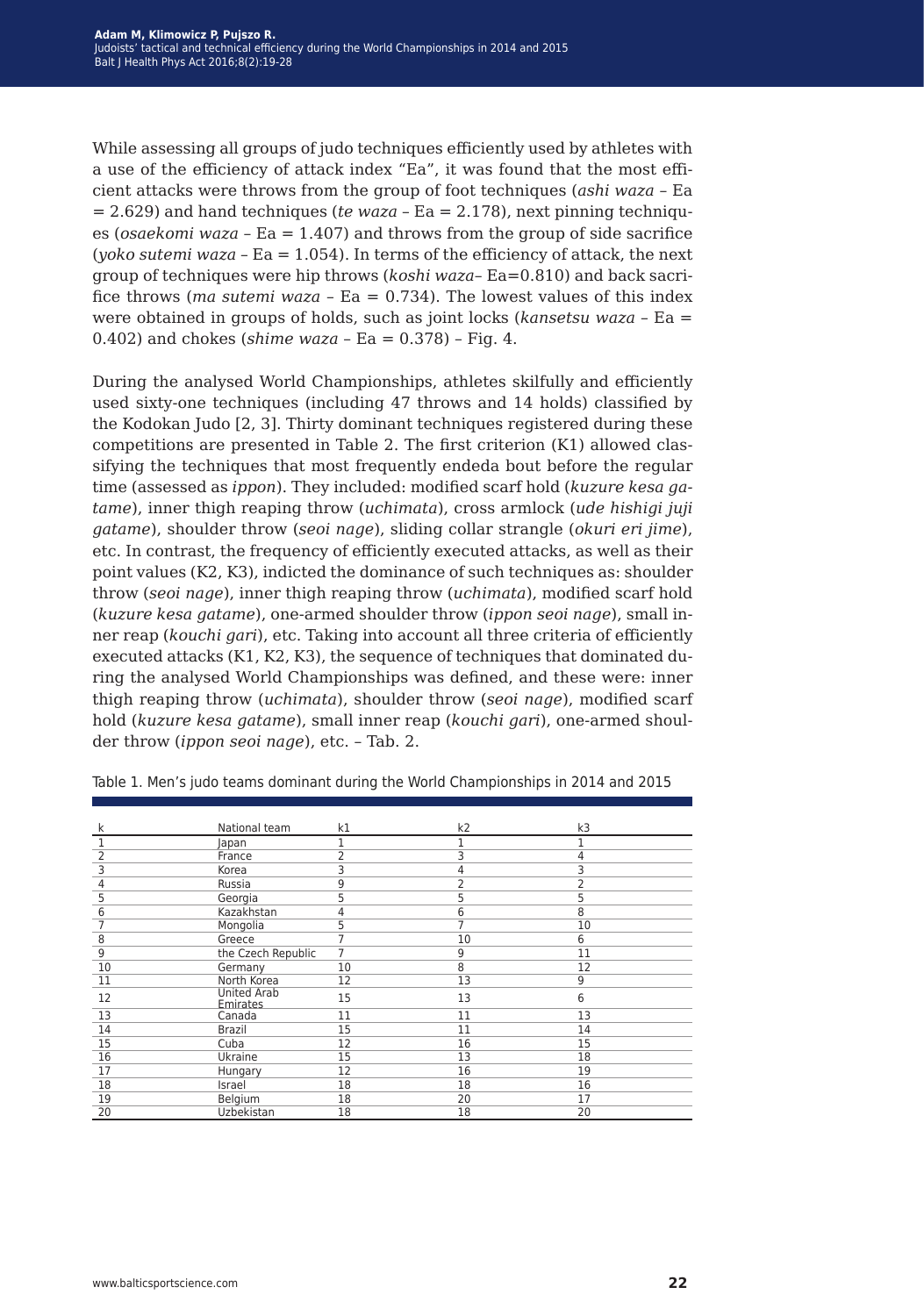#### Table 2. Judo techniques dominant during the World Championships in 2014 and 2015

| К              | Name of the technique                                      | K1             | K <sub>2</sub>           | K <sub>3</sub> |
|----------------|------------------------------------------------------------|----------------|--------------------------|----------------|
| $\overline{1}$ | Uchimata (inner thigh reaping throw)                       |                | $\overline{\phantom{a}}$ | $\overline{2}$ |
| $\overline{2}$ | Seoi nage (shoulder throw)                                 | 4              | 1                        | 1              |
| 3              | Kuzure kesa gatame (modified scarf hold)                   | 1              | 3                        | 3              |
| 4              | Kouchi gari (small inner reap)                             | $\overline{7}$ | 5                        | 5              |
| 5              | Ippon seoi nage (one-armed shoulder throw)                 | 10             | $\overline{4}$           | $\overline{4}$ |
| 6              | Ude hishigi juji gatame (cross armlock)                    | 3              | 12                       | 6              |
| $\overline{7}$ | Ura nage (back throw)                                      | 6              | 10                       | 11             |
| 8              | Sode tsurikomi goshi (sleeve lift-pull hip throw)          | 13             | 9                        | 9              |
| 9              | Okuri eri jime (sliding collar strangle)                   | 5              | 15                       | 12             |
| 10             | Tai otoshi (body drop)                                     | 10             | 10                       | 12             |
| 11             | Uki waza (floating throw)                                  | 20             | 6                        | $\overline{7}$ |
| 12             | Osoto gari (large outer reap)                              | 10             | 13                       | 14             |
| 13             | Hikkomi gaeshi (pulling-down sacrifice throw)              | 27             | 6                        | $\overline{7}$ |
| 14             | Tate shiho gatame (straight four-corner hold)              | $\overline{7}$ | 19                       | 15             |
| 15             | Ouchi gari (large inner reap)                              | 27             | 6                        | 10             |
| 16             | Kuzure kami shiho gatame (modified upper four-corner hold) | 9              | 21                       | 17             |
| 17             | Soto makikomi (outer wrap-around throw)                    | 20             | 13                       | 15             |
| 18             | Sumi otoshi (corner drop)                                  | 16             | 16                       | 18             |
| 19             | Kosoto gake (small outer hook)                             | 16             | 20                       | 19             |
| 20             | Uchimata sukashi (inner thigh reaping throw slip)          | 20             | 16                       | 20             |
| 21             | Kata gatame (shoulder hold)                                | 13             | 25                       | 23             |
| 22             | Kosoto gari (small outer reap)                             | 20             | 22                       | 22             |
| 23             | Deashi harai (forward foot sweep)                          | 16             | 28                       | 26             |
| 24             | Osoto otoshi (large outer drop)                            | 20             | 25                       | 25             |
| 25             | Koshi guruma (hip wheel)                                   | 25             | 22                       | 24             |
| 26             | Harai goshi (hip sweep)                                    | 13             | 32                       | 28             |
| 27             | Yoko shiho gatame (side-locking four-corner hold)          | 19             | 28                       | 27             |
| 28             | Tani otoshi (valley drop)                                  | 40             | 16                       | 21             |
| 29             | Ogoshi (large hip throw)                                   | 27             | 32                       | 31             |
| 30             | Hon kesa gatame (scarf hold)                               | 31             | 31                       | 29             |
|                | 61 efficiently performed judo techniques were registered   |                |                          |                |



Fig.. 1. Points earned using the techniques of throws (*nage waza*) and holds (*katame waza*) during the World Championships in 2014 and 2015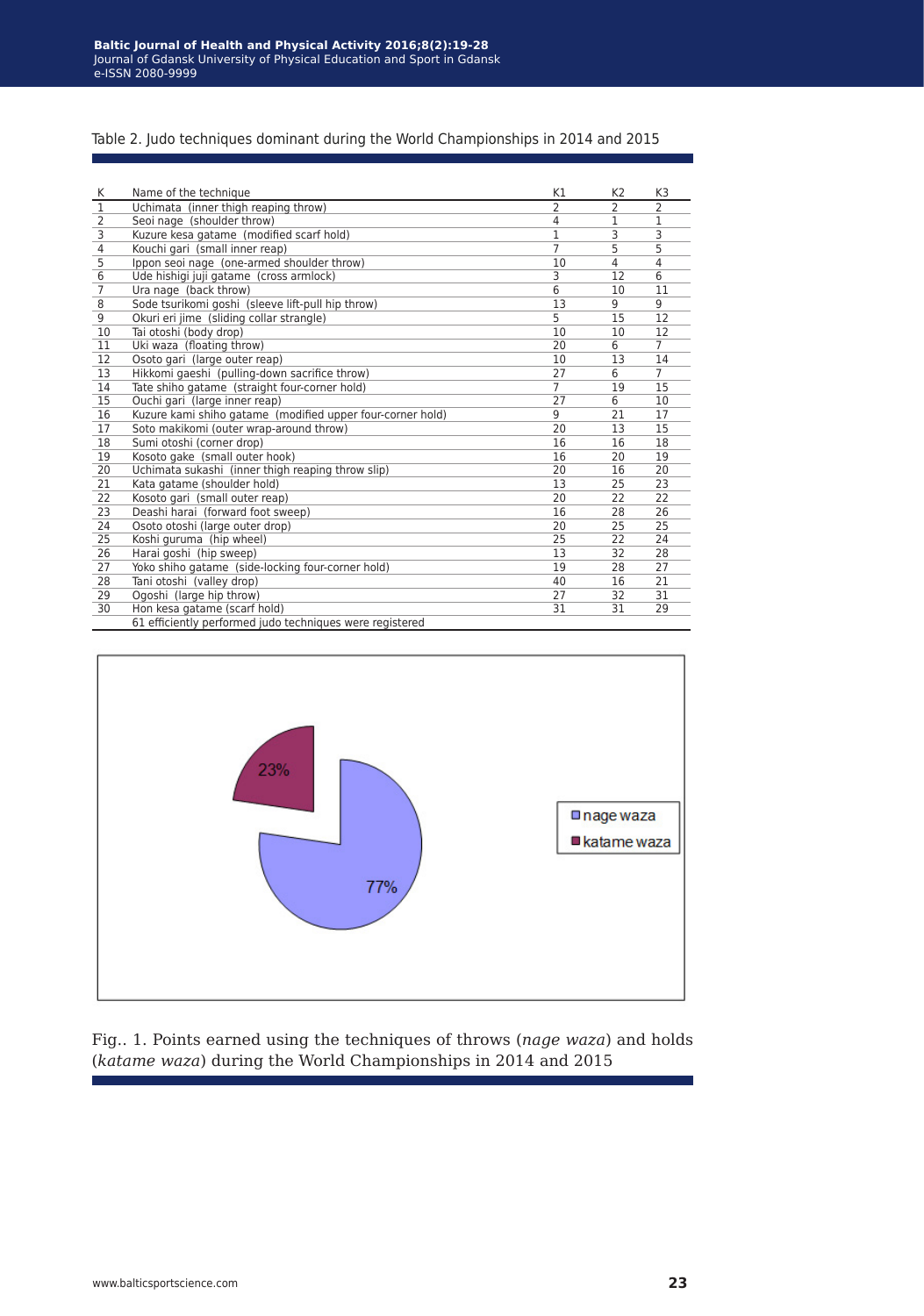

Fig. 2. Points earned using throws during the World Championships in 2014 and 2015



Fig. 3. Points scored using holds during the World Championships 2014–2015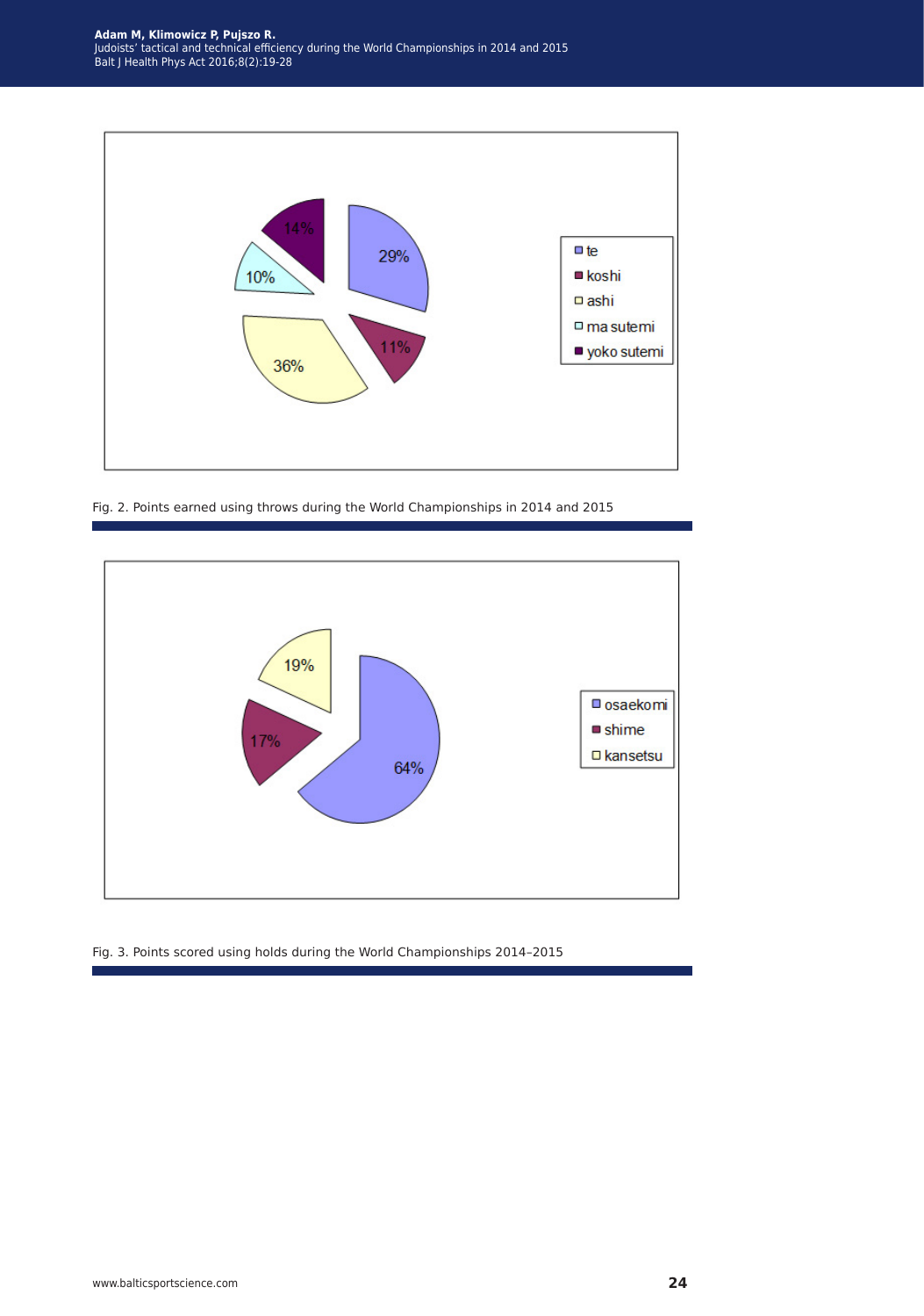

Fig. 4. The efficiency of attack (Ea) of groups of judo techniques during the World Championships in 2014–2015

## **discussion**

During the World Judo Championships in 2014 and 2015 in men's competition, medals were won by athletes from 20 countries, who fought 313 bouts having a significant impact on the value of the obtained index of tactical and technical preparation. The results obtained during the past Olympic Games and the World Championships allow concluding that the dominant male judo representations were and still are: Japan, Korea, France and Russia (until 1991 USSR) [19, 20]. Taking into consideration the hitherto sports scores and Olympic qualification, one should believe that competitors from Georgia, Germany, Mongolia, Brazil and, little visible during the last World Championships, contestants from the Netherlands and Azerbaijan will also strive to achieve the highest sports successes during the Olympic Games in Rio de Janeiro in 2016 [21]. Probably, they will also be joined by athletes from the national teams which won single medals during the World Championships preceding the Olympics (Tab. 1).

Analyses of athletes' technical-tactical preparation during the major sports competitions allow determining the efficiency of using techniques of throws (*nagewaza*) and holds (*katame waza*), usually maintaining the proportion of 70–80% to 30–20%. While assessing the efficiency of the application of successive groups of throws (*nage waza*), the advantage of hand throws (*te waza*) and foot throws (*ashi waza*), representing about 70–80%, was found over other groups of throws: hip ones (*koshi waza*) and sacrifice ones (*ma* and *yoko sutemi waza*), whose efficiency was around 20–30%. In the group of holds, pinning techniques (*osaekomi waza*) contributedto about 60-70% efficiency, while joint lock and choking techniques (*kansetsu* and *shime waza*) accounted for 30–40% of the efficiency. Other authors' research also confirms similar values of the indices of judoists' technical-tactical preparation [22–27]. Despite repeatedly implemented major revisions to the sports rules of judo fight, the analysis conducted here also confirms similar proportions of the efficiency of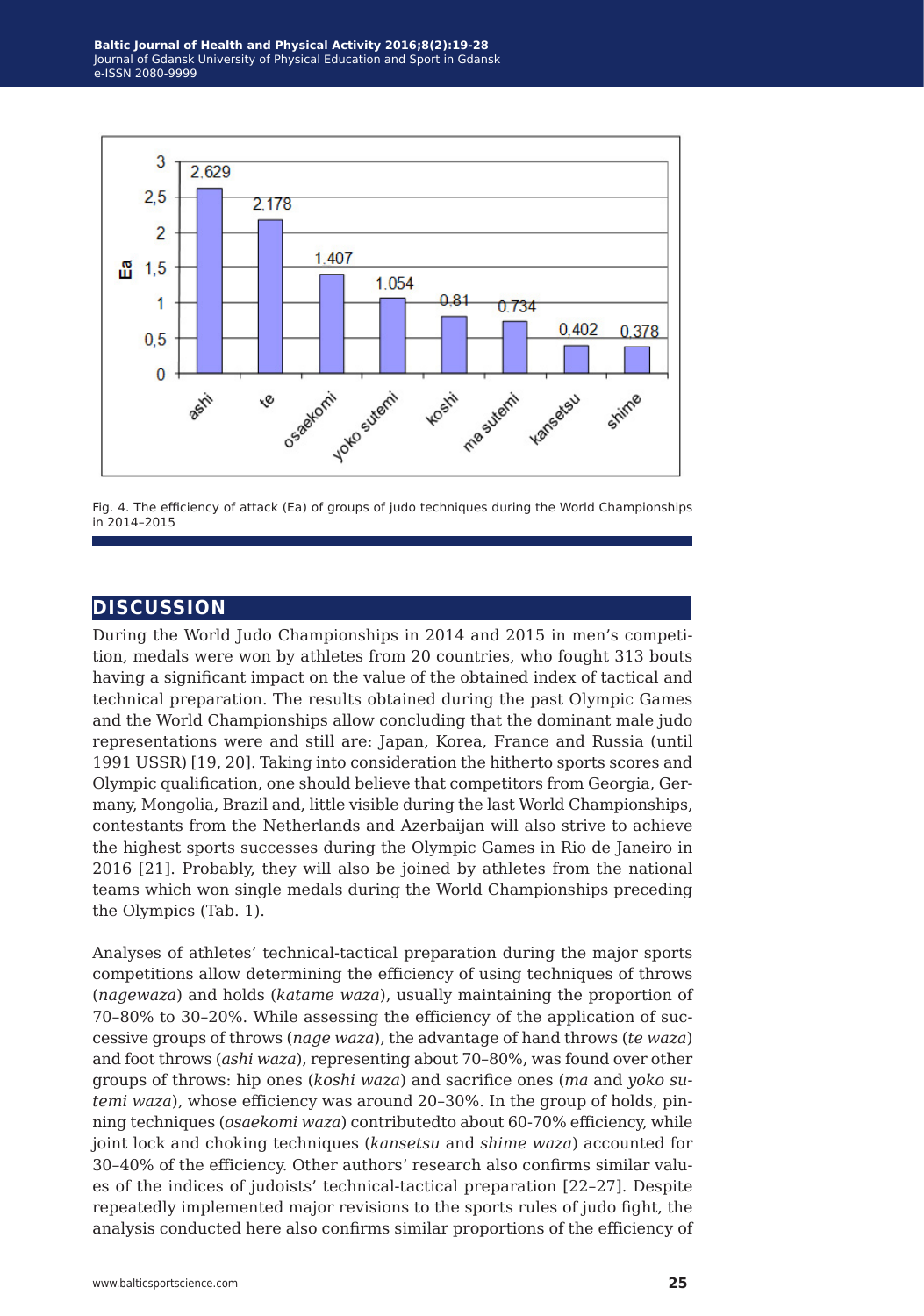groups of techniques used during the World Championships in 2014 and 2015. In comparison to previous research, one may notice a certain increase in the efficiency of attack with a use of techniques from the group of side sacrifice throws (*yoko sutemi waza*), but confirmation of this trend requires further analysis (Fig. 1–4).

The changes of the regulations introduced during sports competition would prevent the use of many judo throws which are classified by the Kodokan Judo. Also the limited time of ground fight (*ne waza*) during sports competitions would limit opportunities for an efficient use of the techniques, especially from the group of *shime* and *kansetsu waza* (chokes and joint locks).The Kodokan Judo classification of judo techniques identifies 67throwing techniques and 27 hold ones; however, the existing registration of judo sports fights suggests that, as a result of the restrictions imposed on athletes, they use only 70-80% of the classified techniques [2,3]. The registration of judo techniques conducted during the analysed competitions allowed identifying 47 throws (*nage waza*) and 14 holds (*katame waza*). Table 2 lists thirty dominant techniques which were most efficiently used by judoists. The techniques that most often contributed to resolving the fight before the end of the regular time (K1) included: varieties of the modified scarf hold (*kuzure kesa gatame*), inner thigh reaping throw (*uchimata*), cross armlock (*ude hishigi juji gatame*), shoulder throw (*seoi nage*) and sliding collar strangle (*okuri eri jime*). Assessing the frequency of efficiently executed attacks (K2), it was found that throwing techniques were more often efficiently executed than holds – with the exception of the varieties the modified scarf hold (*kuzure kesa gatame*). There was also a high frequency of efficiently performed techniques such as: floating throw (*uki waza*), pulling-down sacrifice throw (*hikkomi gaeshi*) and large inner reap (*ouchi gari*), which less frequently contributed to resolving the fighting before the end of the regular time. High frequency ofan efficientexecution of techniques (K2) was simultaneously correlated with receiving a considerable number of secondary points (K3). However, techniques such as: cross armlock (*ude hishigi juji gatame*) and sliding collar strangle (*okuri eri jime*) gave a substantial number of secondary points, thus affecting the higher values of the "K3"indicator.

In assessing the efficiency of attack of five groups of throws and three groups of holds with a use of the "Ea" index, it was found that during these competitions there was a certain gradation of techniques. There was a visible advantage of efficiently performed foot (*ashi waza*) and hand throws (*te waza*). The next most efficient techniques included pinning (*osaekomi waza*) and throws from the group of side sacrifice (*yoko sutemi waza*). The next group of techniques were hip throws (*koshi waza*) and throws from the group of back sacrifice (*ma sutemi waza*). The lowest values of this index were obtained with a use of the technique of holds, such as joint locks (*kansetsu waza*) and chokes (*shime waza*) – Fig. 4.

Analysis of this research area allows predicting the efficiency of judoists' technical-tactical preparation during subsequent tournaments and adjusting individual training programs with a view to the current requirements and regulations of sports fight.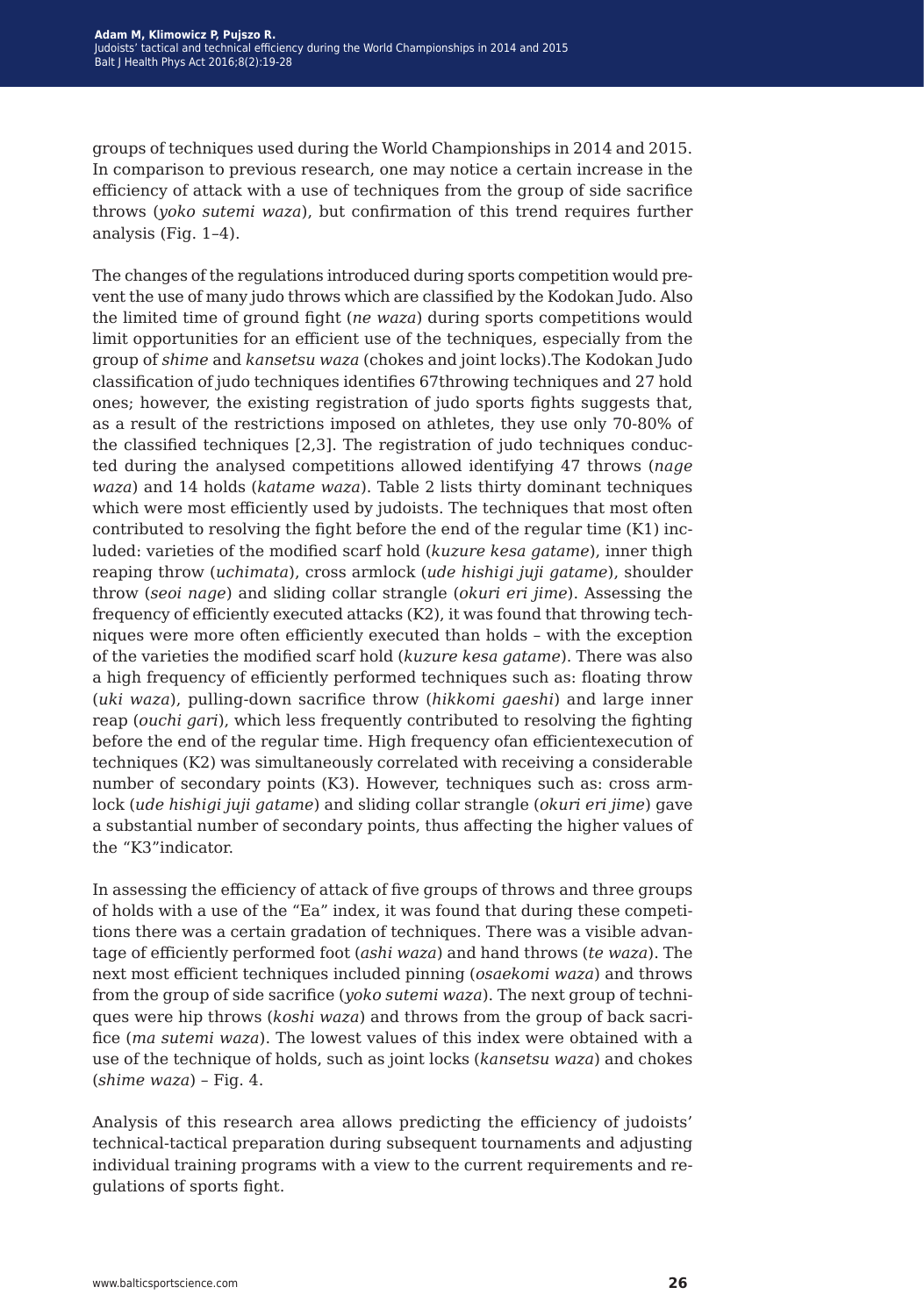## **conclusions**

The World Championships preceding the Olympic Games suggest athletes and teams that will be prospective victors during the upcoming Olympic Games in Rio de Janeiro in 2016.

1. Analysis of competitors' technical-tactical preparation allows specifying the elements of special training that will contribute to success during the Olympic competition.

2. During the analysed competition, the most efficient attacks included foot throws (*ashi waza*), in which the *uchimata* technique dominated, and hand throws (*te waza*), in which the *seoi nage* technique dominated.

3. The next group of the most efficient techniques were pinning techniques (*osaekomi waza*), in them *kuzure kesa gatame*.

4. These observations allow defining the correct direction of preparation to ensure success in the competition during the upcoming Olympic Games in Rio de Janeiro and major sporting events.

### **references**

- [1] Boguszewski D. Dynamics of judo contests performed by top world judokas in the years 2008-2012. J Combat Sport Mart Arts. 2014;1(2):31-35.
- [2] Adam M, Smaruj M. The indices of technical-tactical preparation of the World's Judo Champions in Tokyo 2010 as an assessment criterion for individual training. ArchBudo Sci Mart Arts Extreme Sport. 2013;33-39.
- [3] Nakamura I, Tanabe Y, Nanjo M. Analysis of winning points in World Senior Championships from 1995 to 1999. Bulletin of the Association for the Scientific Studies on Judo. Kodokan Report. 2002;(X):147- 156.
- [4] Ito K, Hirose N, Tamura M, Nakamura M. Alterations in kumite techniques and the effects on Score rates following the 2013 International Judo Federation rule revision. ArchBudo Sci Mart Arts. 2015;11:87-92.
- [5] Ito K, Hirose N, Nakamura M, Maekawa N, Tamura M, Hirotsu N. The transformation of technical- -tactical behaviors from hand techniques used in attacking below belt after the 2010 International Judo Federation rule revision. ArchBudo Sci Mart Arts. 2013;9:1-6.
- [6] Adam M, Smaruj M, Tyszkowski S. The diagnosis of the technical-tactical preparation of judo competitors during the World Championships (2009-2010) in the light of new judo sport rules. ArchBudo Sci Mart Arts. 2011;7:5-8.
- [7] Sports and organization rules of the International Judo Federation. Lausanne; 2015.
- [8] Daigo T. Kodokan judo throwing techniques. Kodansha International. Tokyo, New York, London; 2005.
- [9] Nakanishi H. Seoi-nage. Ippon Books; 1992.
- [10] Yamashita Y. Osoto-gari. Ippon Books; 1991.
- [11] Sato N. Ashiwaza. Ippon Books; 1990.
- [12] Sugai H. Uchimata. Ippon Books; 1991.
- [13] Rouge J-L. Harai-goshi. Ippon Books;1991.
- [14] Kashiwazaki K. Osaekomi. Ippon Books; 1997.
- [15] Kashiwazaki K. Shimewaza. Ippon Books; 1992.
- [16] Adams N. Armlocks. Ippon Books; 1989.
- [17] Kawamura T, Daigo T. Kodokan New Japanese-English Dictionary of Judo. Tokyo: Kodokan Judo Institute; 2000.
- [18] Adam M, Smaruj M, Laskowski R. Graficzna metoda rejestracji walki judo [A graphic method of registering a judo fight]. Sport Wyczynowy. 2005;5/6:33-43. Polish.
- [19] Yeoh O.O. Great Judo Championships of the World. Ippon Books; 1993.
- [20] Hicks S, Soames N. 50 Great Judo Champions. Ippon Books; 2001.
- [21] International Judo Federation. www.intjudo.eu
- [22] Adam M, Tabakov S, Błach Ł, Smaruj M. Characteristics of the technical-tactical preparation of male and female competitors participating in the Olympic Games – London 2012. Ido Movement for Culture. J Mart Arts Anthropol. 2013;2(13):75-88.